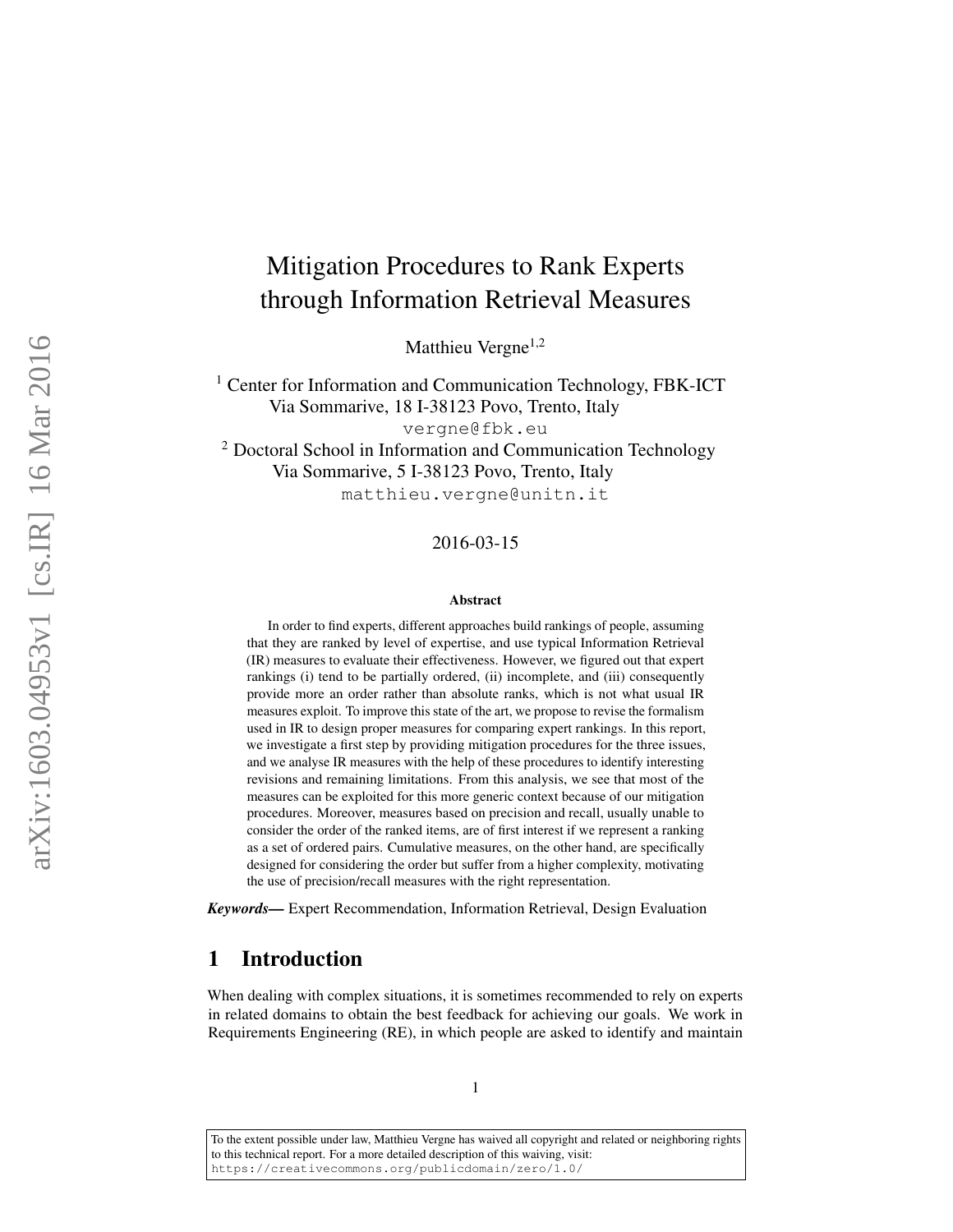the specifications of a system, which often requires to have a broad knowledge about the system and its environment, thus motivating the involvement of domain experts. To find experts, many systems have been developed with various techniques based on past activities [\[Mockus and Herbsleb, 2002\]](#page-14-0), question-answer patterns [\[Zhang et al., 2007\]](#page-15-0), language models [\[Balog, 2008,](#page-13-0) [Serdyukov and Hiemstra, 2008\]](#page-14-1), as well as other and more comprehensive approaches [\[McDonald and Ackerman, 2000,](#page-14-2) [Tang et al., 2008\]](#page-14-3). Basically, they aim at building a ranking of people ordered by decreasing level of expertise, allowing to recommend the top people as the most expert. To evaluate these approaches, mainly inspired from document retrieval techniques, it is common to use Information Retrieval (IR) measures, which compare the rankings produced to some reference rankings.

While we designed our own approach [\[Vergne and Susi, 2014\]](#page-14-4), we noticed that building a reference ranking does not result naturally to a complete and totally ordered ranking [\[Vergne, 2016\]](#page-14-5). Yet, these assumptions are common in IR, leading these measures to be hardly applicable to expert rankings unless we enforce them to be complete and totally ordered. This concern becomes particularly relevant when aiming for Open Source communities, with people freely joining and leaving the community, making infeasible for a human to know exactly who is expert in what in a community of hundreds of members. This observation leads us to consider that these reference rankings tend to be *incomplete* (all people are not ranked) and *partially ordered* (several people can be at the same rank). Both these assumptions make the *ranks* of the people a poor indicator to consider, because this rank can change by introducing new people or by introducing additional orders (making it closer to a total order). At the opposite, the *order* before such modifications is preserved once they are applied, making it a more reliable property to consider.

In this report, we first propose to investigate procedures in Section [3](#page-2-0) to mitigate these new properties, not considered by usual IR measures. Then, in Section [4,](#page-5-0) we analyse usual IR measures described in the literature by (i) identifying how to make them applicable to our general context by applying the previous procedures and (ii) what are their advantages and limitations. Finally, in Section [5,](#page-12-0) we draw a summary of this analysis highlighting the most interesting measures and the remaining issues for potential future works.

# 2 Problem: Comparing Expert Rankings

Context We work on a recommender system aiming for recommending the most expert people on some topics, which is achieved by building rankings of experts. To evaluate our system, we need to compare the rankings produced between each other to assess its stability, or compare them to some references to assess its correctness. Consequently, we are looking for similarity (or distance) measures to apply for comparing two rankings of experts A and B. Usually, IR measures are used by relying on the similarity between expert retrieval and document retrieval, but expert rankings have specific properties which need to be considered to design proper comparison measures:

Incompleteness Each ranking can be limited in size, especially human-made rankings, leading to have only few people ranked compared to the whole set of available people.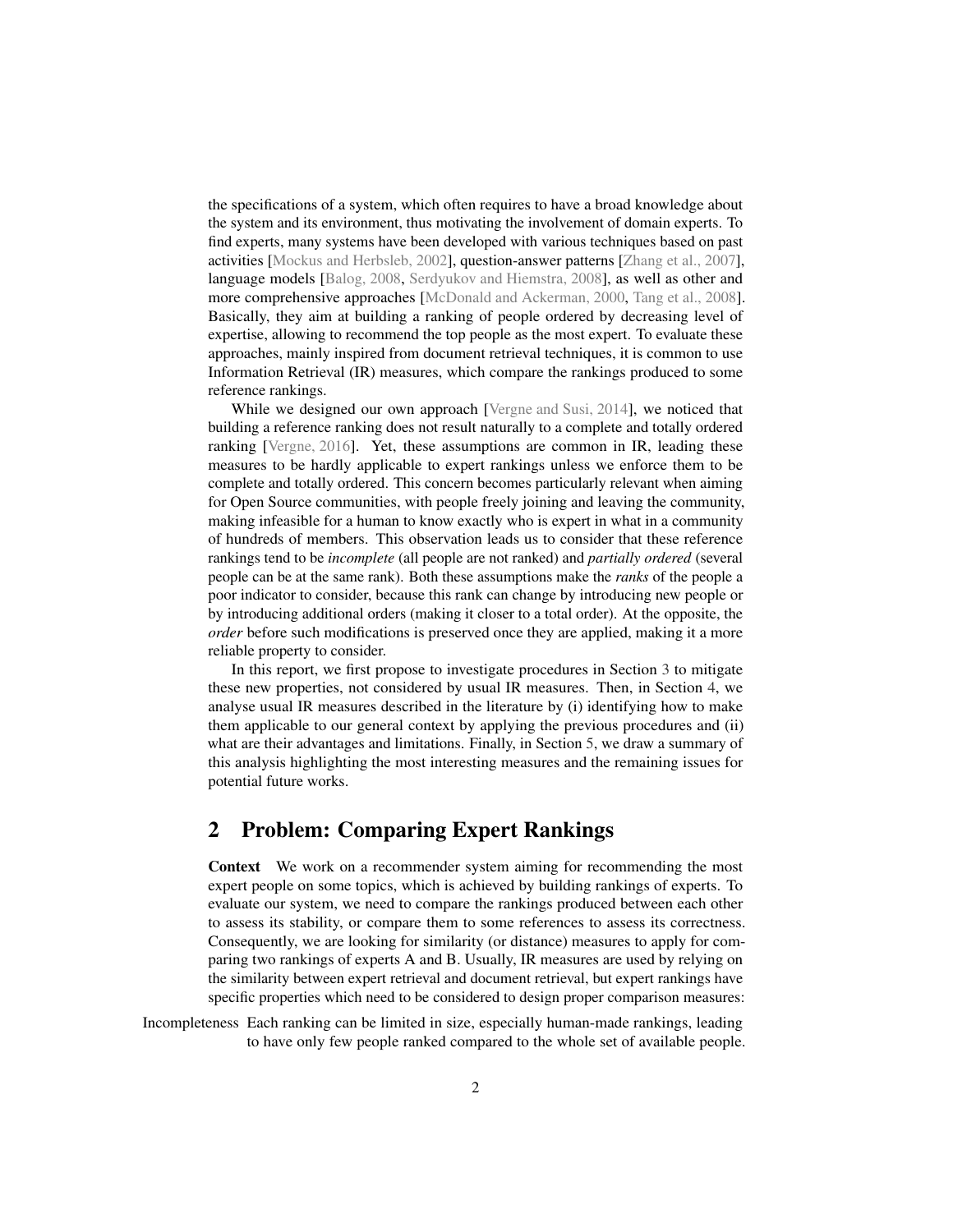Moreover, we can face situations where we should compare a ranking on a subset of people to another ranking on a different (but usually overlapping) subset, which means that we should be able to deal with rankings providing different information.

- Partial order Some people might be on the same rank, which means that they have the same expertise or, more generally, that we are not able to tell which one is more expert than the other. This can happen even if the human who made the ranking is *more* knowledgeable on the topic than other people, while the latter would provide a more complete order [\[Vergne, 2016\]](#page-14-5). So we cannot simply assume that a reference ranking must be totally ordered.
- Order consistency Both these observations lead to a third one, which is that the *rank* is not a reliable property to count on. In case of incompleteness, this rank can vary among rankings on different people, yet the order would be the same (e.g.  $a > b > c$ is compatible with  $b > c > d$ , although b and c have different ranks). Also with partial order, the rank assigned to equal elements implies to consider it like a conflict (e.g. although  $a > b > c > d$  is compatible with  $a > (b, c) > d$ , the equal rank of  $b$  and  $c$  leads to at least one being in conflict with the former ranking). Moreover, expertise is highly domain-specific [\[Ericsson, 2006\]](#page-13-1), making the identification of the exact level of expertise achieved by a person particularly hard. Most of the time, the people ranked are just ordered based on who appears to be *more or less* expert, independently of their actual level, which again supports that the key property to consider is not the *rank* of a person, but the relative *order* compared to other people.

Problem/RQ We could design our own measure, but we want first to know if existing measures could be used, which is the purpose of this report. Thus, we are asking: is there existing similarity/distance measures that can be used to compare expert rankings? Today, the answer is assumed to be affirmative because expert finding systems are inspired from document retrieval systems [\[Balog, 2012\]](#page-13-2), so we use well known IR measures to validate them. The problem is that, by analysing these measures and how they are used, we can see that they do not fit the three requirements of incompleteness, partial order, and order consistency.

# <span id="page-2-0"></span>3 Mitigation Procedures

In order to investigate properly existing measures, it is important to consider the specific requirements of our expert rankings: the fact that they represent an *order* only, which can be *partial* and *incomplete*. One way to do is by finding measures which already consider such properties, which would allow us to build entirely on existing measures, but as we will see in later sections no measure properly deal with all 3 properties. Another way to increase the chances of finding interesting measures is to consider additional procedures which deal with these properties, so existing measures can be enriched in order to properly satisfy each requirement. In this section, we present a procedure for each of these 3 properties.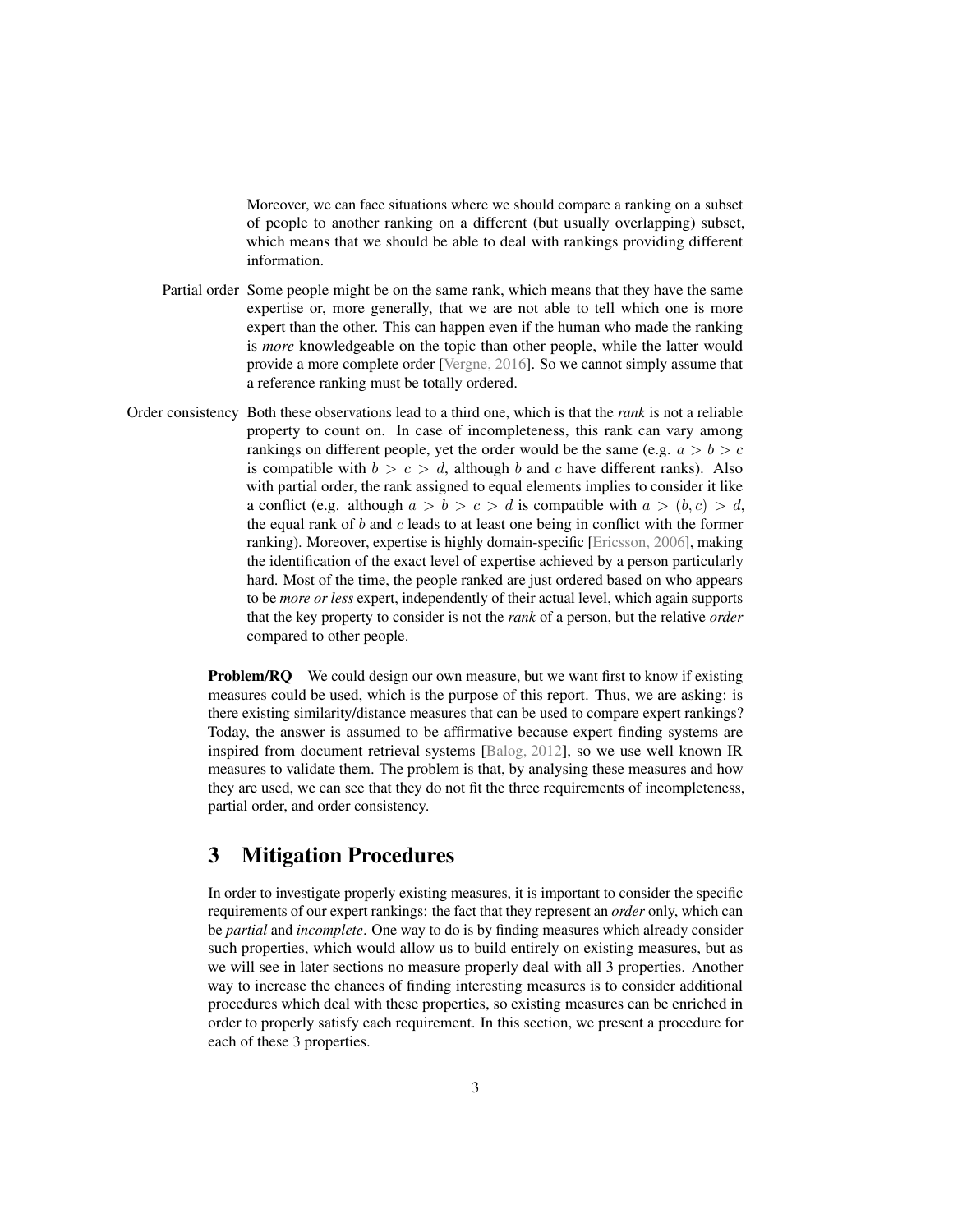### <span id="page-3-0"></span>3.1 Order: Ranking vs. Set of Ordered Pairs

When comparing rankings, it is important to consider the order in which the elements are ranked. Effort has been made to design measures which look at the order of the ranked items, like  $CG_k$  and derived measures (Section [4.9](#page-10-0) and after). If the measure is already designed for considering orders, then we can use it as-is and deal with expert rankings as an ordered list of people, e.g. (a, b, c). So the *items* considered by the measure are *people* and the measure directly manage the orders in its own way.

Yet, other measures not considering orders might be of interest, for instance because they are simpler or because the measures considering the orders are based on specific strategies. If we face such a situation, it is interesting to investigate a way to use it such that we can consider the order. In our case, we replace a ranking by its equivalent set of ordered pairs, e.g.  $a > b > c = \{a > b, a > c, b > c\}$ , so an *item* is an *ordered pair of people* and the measure does not need to consider any order, because they are directly part of the items. In particular, two rankings based on the same people  $r_1 = a > b > c$ and  $r_2 = c > b > a$  lead to compare two sets  $r_1 = \{a > b, a > c, b > c\}$  and  $r_2 = \{c > b, c > a, b > a\}.$  Looking at the union of these two sets, like precision (Section [4.1\)](#page-6-0) which does not consider the order, results in an empty set interpreted as a complete difference although they rank the same people, which is what we expect when we look at how the two rankings are reversed.

However, this representation as a set of ordered pairs still has a potential limitation: whether a pair is reversed or absent, the interpretation can be the same. For instance, if we have :

- $r_1 = a > b > c = \{a > b, a > c, b > c\},\$
- $r_2 = c > b > a = \{c > b, c > a, b > a\},\$
- $r_3 = c > b = \{c > b\},\;$

then we see that comparing  $r_1$  to  $r_2$  by looking at the shared pairs ( $\emptyset$ ) gives the same result than comparing  $r_1$  to  $r_3$ , although  $r_2$  is closer to  $r_1$  because it has the same set of elements. This problem can be solved by differentiating an absent item from an "opposite" item, but none of the measures analysed in this report provide such a feature.

## <span id="page-3-1"></span>3.2 Partial Order: Maximal Similarity

A ranking of experts can be partially ordered simply because one does not have enough information to differentiate the expertise of two people. In such a case, it is important that the measure used to compare two rankings does not enforce arbitrary assumptions, which is what happen when it requires to have a totally ordered ranking. For instance, a measure based on the rank of the item might be tricked by a misalignment due to a partial order:  $a > b > c > d$  is not conflictual with  $a > (b, c) > d$  while it is conflictual with  $a > c > b > d$ . Yet, both cases are treated similarly: because b and c have the same rank (2, 2.5 or 3 depending on the method used) then at least one of them is "wrong", which is clearly not expected if the reference is the partial one. Of course, having more than two elements at the same rank makes it even worse, potentially making such a lack of information appearing as more conflictual than a single, but explicit, conflict.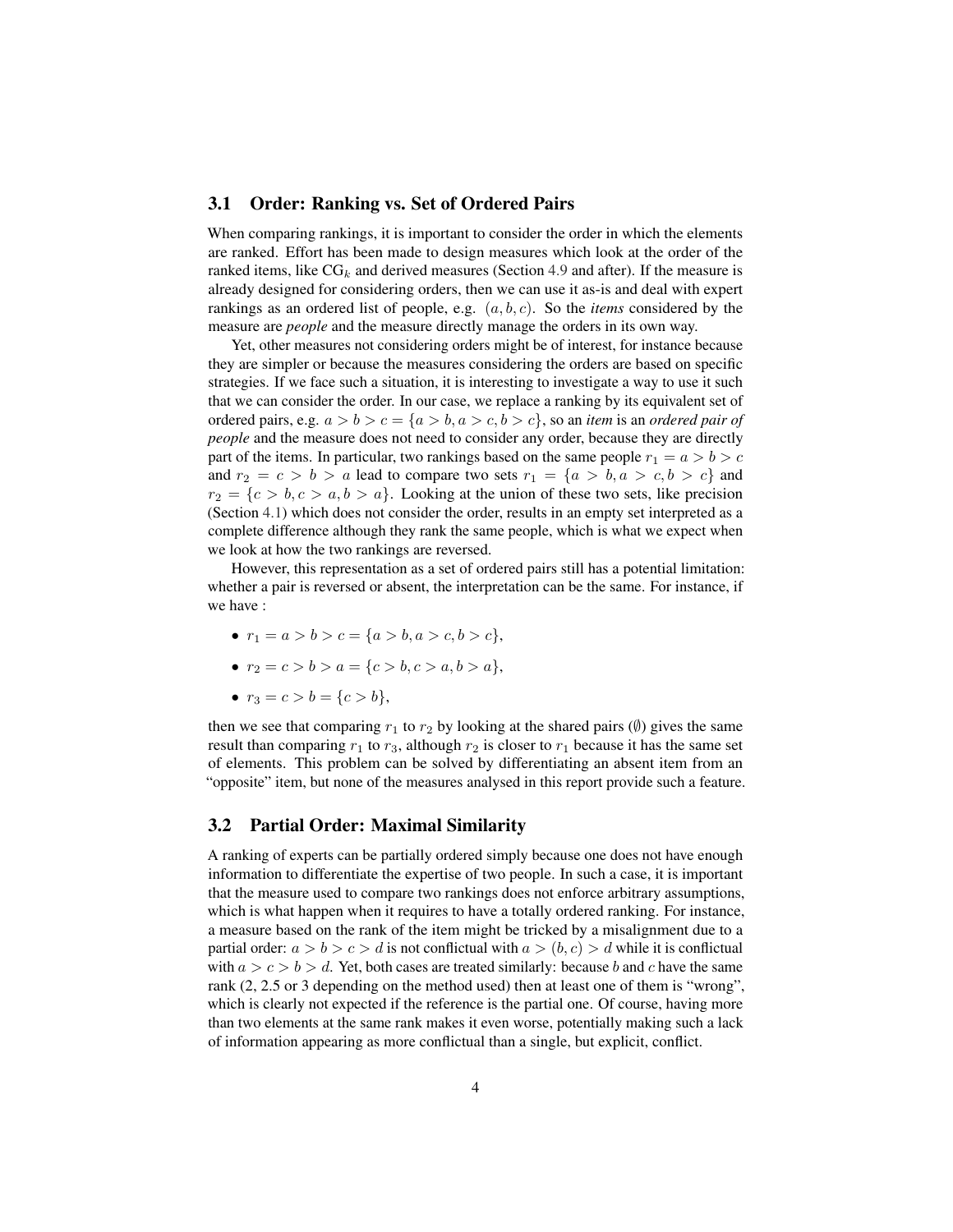If we face a measure which considers the order of the ranking, we assume that two rankings should be considered as different based on their *explicit* misalignments, so when two items are ordered in a reversed way. To do so, we consider Algorithm [1](#page-0-0) which, from two partially ordered rankings, compares all the possible totally ordered rankings and take the maximal similarity. In the case of a distance, the initial value ( $-\infty$ ) should be reversed ( $\infty$ ) and we should take the minimal value instead of the maximal one.

Algorithm 1 Similarity computation for partial rankings. **Input**  $r_1, r_2$ : partially ordered rankings Input s: similarity function for totally ordered rankings **Output** sim: similarity value between  $a$  and  $b$ 1:  $R_1 = build PossibleTotalRankingsFor(r_1)$ 2:  $R_2 = build PossibleTotalRankingsFor(r_2)$ 3:  $sim = -\infty$ 4: for each  $(r'_1, r'_2) \in R_1 \times R_2$  do 5:  $sim = max(sin, s(r'_1, r'_2))$ 6: end for

The method  $buildPossibleTotalRankingsFor(r)$  provides the set of totally ordered rankings (1 person per rank) which are compatible with the partially ordered ranking r. For instance, for a partial ranking  $r = a > (b, c) > d$ , the function returns the two possible total rankings  $\{a > b > c > d, a > c > b > d\}$ . If the ranking is already totally ordered, then only one ranking (the same) is returned, and if both rankings are totally ordered, only the similarity measure  $s(r_1, r_2)$  is computed, so we go back to the original measure. This is how we see that this algorithm properly generalizes measures assuming total orders.

## <span id="page-4-0"></span>3.3 Incompleteness: Homogenization

Expert rankings are often limited in size: we can restrict them because we are only interested in the top people, or we might face practical limitations, like human-made rankings which cannot rank hundreds of people in a reliable way (e.g. because of fatigue or simply lacks of information). Of course, human-made rankings can be combined to complete each other, but conflicts can occur [\[Vergne, 2016\]](#page-14-5) and need to be mitigated. This is usually achieved by assuming that a broad agreement is correct: if a majority of rankings say the same, then it should be true. Assuming such equivalence is arguable, because to be able to evaluate the expertise of someone, one needs himself to know what to evaluate and how, what is correct, etc. which means to have enough expertise too [\[Ericsson, 2006\]](#page-13-1). So if, among all the human-made rankings, only few of them are made by actual experts, an agreement-based ranking might loose correct information in favour of social agreements.

Consequently, if the available rankings do not allow to obtain a complete ranking, we need to use a measure able to deal with it. With this in mind, we might still be interested in measures which assume that the rankings are complete, or at least that rank the same set of people. In such a case, we need to adapt them to deal with incomplete rankings, which does not mean only having one ranking subset of the other, because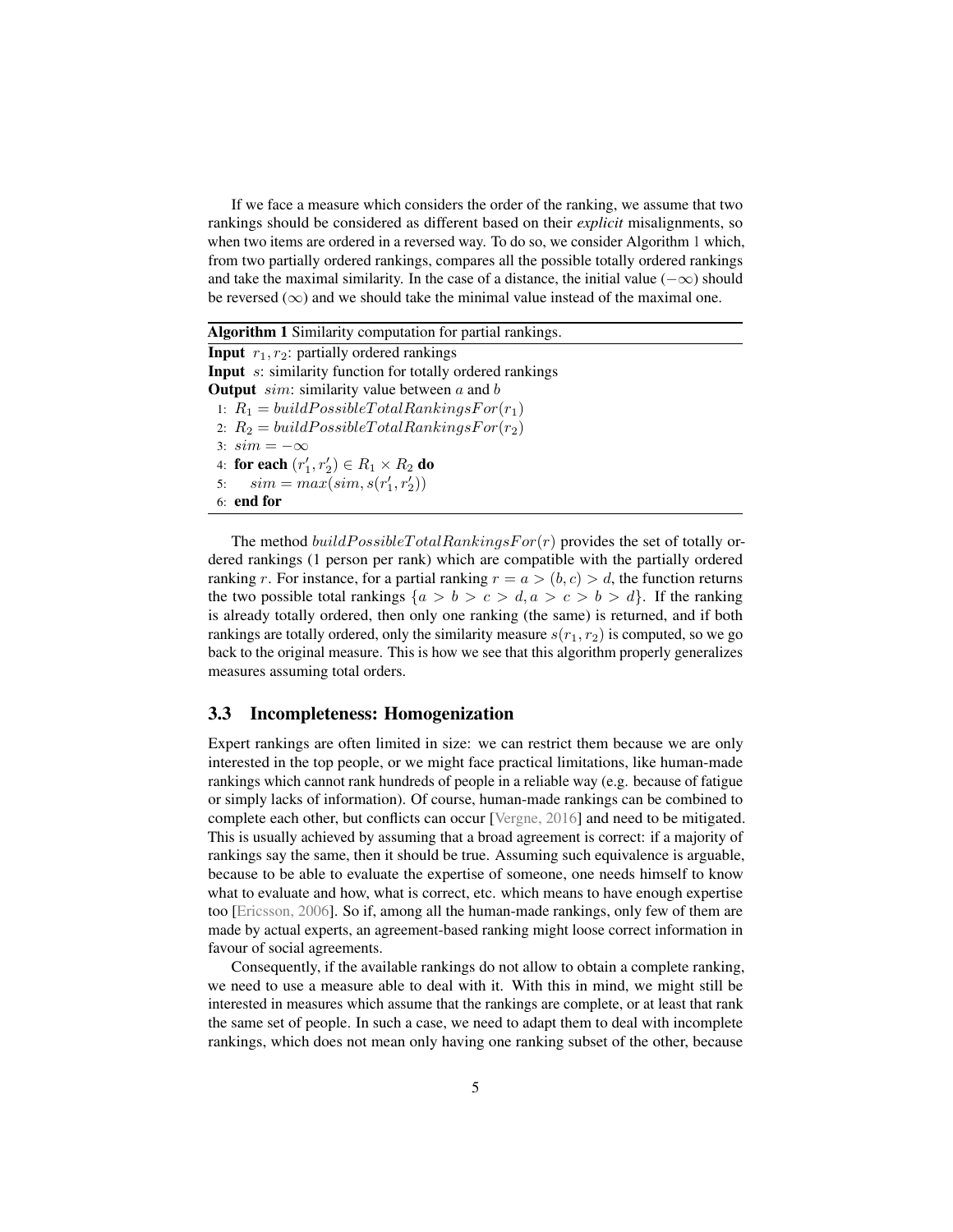each ranking could be incomplete, meaning that each ranks people that the other does not. For us, if a person is missing for a ranking A, then no constraint is given, so any rank is fine, in particular the rank given by the other ranking B. In other word, independently of the rank given by B, this person does not intervene in the comparison between the two rankings A and B. Consequently, we propose to homogenize the two rankings by removing the people which are not in both rankings.

This is consistent with the fact that we consider order rankings (Section [3.1\)](#page-3-0): by reducing a ranking, we change the ranks of the lowest people, so measures relying on the rank are impacted, but the order is preserved, so measures considering the order only are not impacted. In particular, Algorithm [1,](#page-0-0) which deals with the partial order issue, provides the same result whether or not this procedure is applied. An important point is that this procedure does not generalizes to more than 2 rankings: it works only because we are making a 1-to-1 comparison. In the case where we compare 3 rankings A, B, and C, removing a person from A and B because C does not have it means that we ignore any potential misalignment between A and B regarding this person. Finally, some measures could assume that a missing/extra element should hurt the similarity, in which case no homogenization should be considered to not corrupt the results of the measure.

# <span id="page-5-0"></span>4 Analysis of IR Similarity Measures

[\[Balog, 2012\]](#page-13-2) presents usual IR measures, established by the TREC community, for evaluating expert finding methods, which are evaluated in exactly the same way as document retrieval systems. From their point of view, this is a reasonable choice, since "*the quality of rankings can be estimated independently of what we rank if quality measures for individual items are alike*". We confirmed from one of the authors that this sentence essentially means it does not matter whether we rank documents or experts (or other objects), we can use the same measures. Although we might agree on the feasibility of applying the same measures, we don't see clear evidences that the measures cited are such well-fitted measures for a generic purpose.

In this section, we investigate a broad set of IR measures designed to evaluate how well an IR system performs upon a query  $q$  (or a set of queries  $Q$ ). The measures investigated are based on [\[Balog, 2012\]](#page-13-2) and [\[Manning et al., 2008\]](#page-14-6), but also other resources taken from the Web about  $IR^{1,2,3}$  $IR^{1,2,3}$  $IR^{1,2,3}$  $IR^{1,2,3}$  $IR^{1,2,3}$ . For each measure, we provide the definition of the measure and analyse its use for comparing expert rankings, considering also the procedures described in Section [3](#page-2-0) to complete them when necessary.

<span id="page-5-1"></span><sup>1</sup> Introduction to IR: [http://nlp.stanford.edu/IR-book/html/htmledition/evalua](http://nlp.stanford.edu/IR-book/html/htmledition/evaluation-in-information-retrieval-1.html) [tion-in-information-retrieval-1.html](http://nlp.stanford.edu/IR-book/html/htmledition/evaluation-in-information-retrieval-1.html)

<span id="page-5-2"></span> $^2$ IR on Wikipedia: [https://en.wikipedia.org/w/index.php?title=Information\\_r](https://en.wikipedia.org/w/index.php?title=Information_retrieval&oldid=679995615) [etrieval&oldid=679995615](https://en.wikipedia.org/w/index.php?title=Information_retrieval&oldid=679995615)

<span id="page-5-3"></span><sup>&</sup>lt;sup>3</sup>Cumulative Gain and derived measures on Wikipedia: [https://en.wikipedia.org/w/index](https://en.wikipedia.org/w/index.php?title=Discounted_cumulative_gain&oldid=674619295) [.php?title=Discounted\\_cumulative\\_gain&oldid=674619295](https://en.wikipedia.org/w/index.php?title=Discounted_cumulative_gain&oldid=674619295)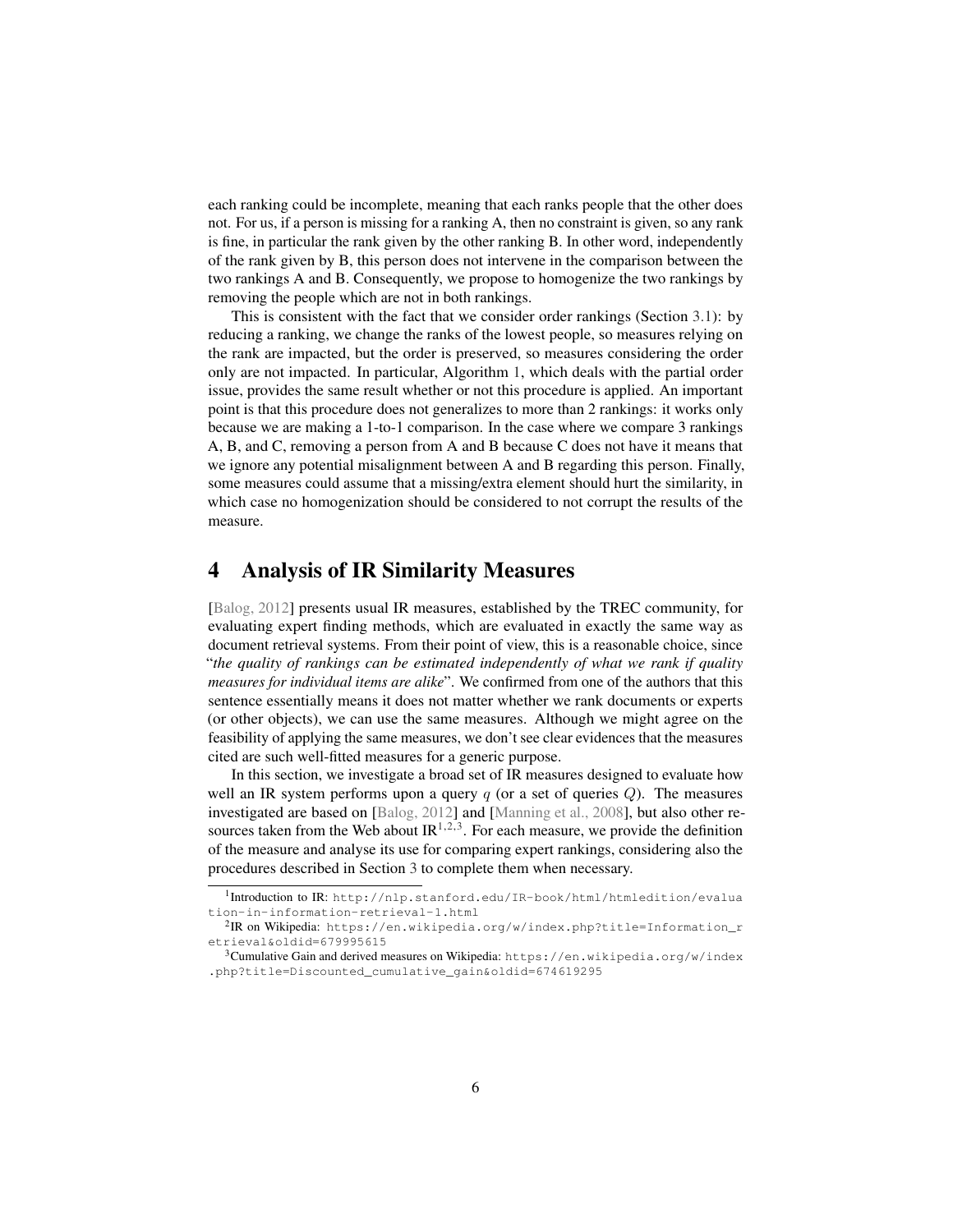### <span id="page-6-0"></span>4.1 Precision (P)

Theory

$$
P(q) = \frac{|\{\text{relevant items for } q\} \cap \{\text{retrieved items for } q\}|}{|\{\text{retrieved items for } q\}|}
$$

Application to expert rankings A and B With this measure, we have two types of items: the retrieved ones and the relevant ones. We can use the ranking A for the retrieved items and B for the relevant ones, such that the intersection of the numerator retrieves the common items between the two, making it a proper similarity measure. The issue here is that this measure does not consider any order, what can be fixed by using ordered pairs, as described in Section [3.1.](#page-3-0) However, because there is no difference between absent and reversed pairs, we might be interested in reducing as much as possible the differences caused by absent pairs, especially the ones which *cannot* be shared, which happens for people who are not ranked by both rankings This can be reduced by restricting the rankings to their shared people by homogenization, as described in Section [3.3.](#page-4-0)

For the remaining pairs, the partial ordering can still lead to absent pairs, which are considered like reversed pairs. If this behaviour is not wanted, we can reverse the logics by computing the maximal similarity with the procedure described in Section [3.2.](#page-3-1) This is a matter of interpretation: we might be interested in using an optimistic measure or a pessimistic one, leading to use the procedure or not. A better measure might be one which differentiates between explicit agreement (same pair), explicit disagreement (reversed pair), and uncertain agreement (absent pair).

Finally, we can use this measure to compare a ranking to a reference or to compare two rankings in a symmetric way. In the first case, the reference can be naturally used as relevant items while the other ranking, the one evaluated, can be naturally used as retrieved items. The difficulty comes with the symmetric comparison: because the numerator considers only one ranking, it implies to have a different normalization factor depending on which ranking is used for what, making it potentially asymmetric. To make the measure properly symmetric  $(P(A, B) = P(B, A))$ , we can ensure that both rankings provide the same number of items, which can be achieved by using the three mitigation procedures presented. If some of them are not used, we can still ensure the symmetry by combining both uses in a symmetric computation, for instance with  $P(A,B)+P(B,A)$  $\frac{+P(B,A)}{2}$ .

#### <span id="page-6-1"></span>4.2 Recall  $(R)$

**Theory** 

$$
R(q) = \frac{|\{\text{relevant items for } q\} \cap \{\text{retrieved items for } q\}|}{|\{\text{relevant items for } q\}|}
$$

**Application to expert rankings A and B** Recall is in many ways similar to precision, and we can apply the same reasoning to obtain the same conclusions. The only difference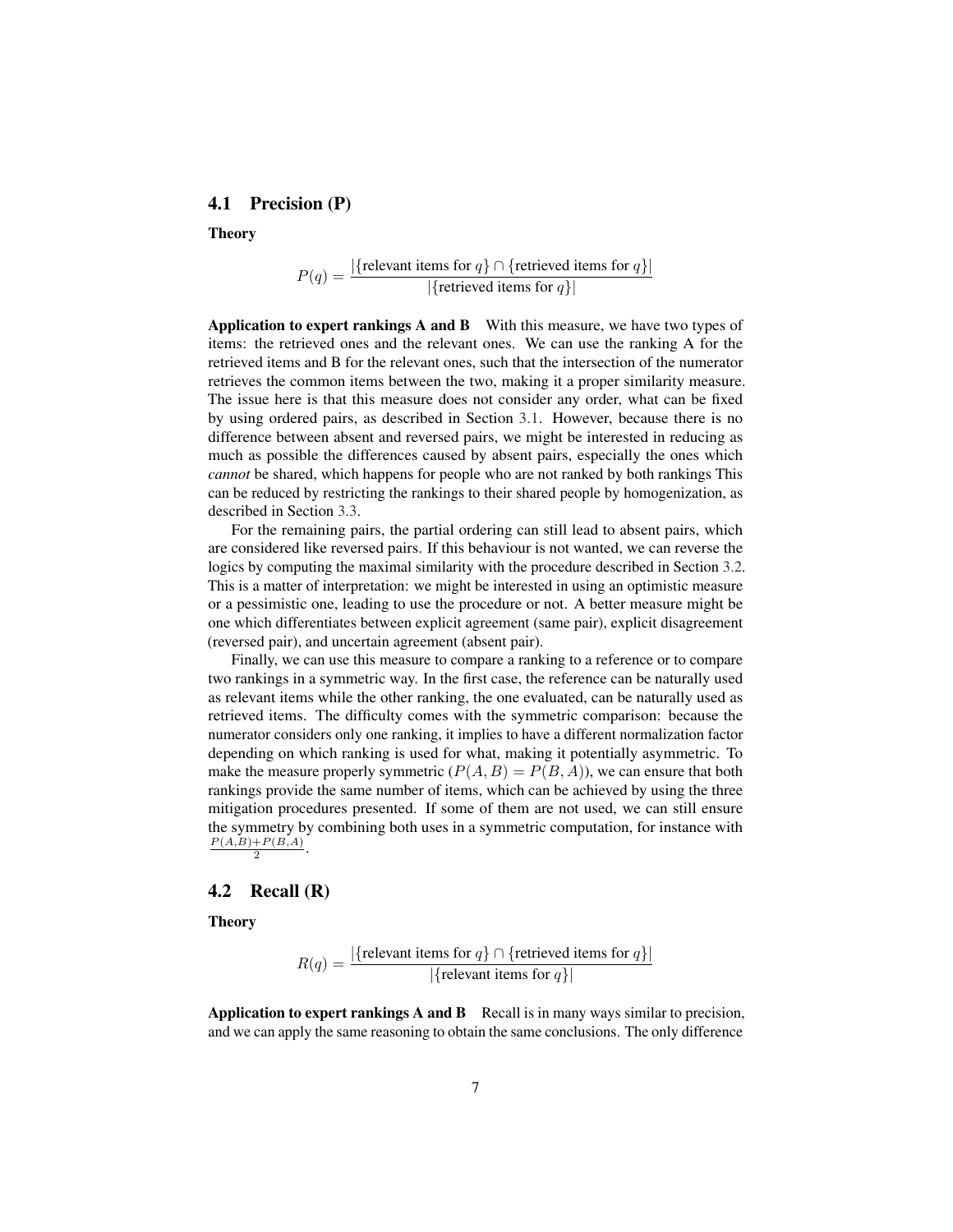is on the normalization factor, which is the number of relevant items instead of the number of retrieved items, but we can see that by reversing the two we obtain the same formula than for precision  $(P(A, B) = R(B, A))$ . Rather than an additional measure, we see that it offers a complementary measure that we already used to make the precision measure symmetric. Indeed, by computing  $\frac{P(A,B)+P(B,A)}{2}$  we actually compute  $\frac{P(A,B)+R(A,B)}{2}$  (and also  $\frac{R(A,B)+R(B,A)}{2}$ ). If precision or recall appear as good similarity measures, one might consider this formula as a good way to combine the strengths of both, especially if we don't use all the mitigation procedures.

# <span id="page-7-0"></span>4.3 Fall-out

**Theory** 

fall-out(*q*) = 
$$
\frac{|\{\text{non-relevant items for } q\} \cap \{\text{retrieved items for } q\}|}{|\{\text{non-relevant items for } q\}|}
$$

Application to expert rankings A and B Like recall offers a complementary perspective to precision by changing the normalization factor, fall-out offers yet another complementary perspective by considering the complement of the relevant items. In fact, we can use it in the very same way than recall, but to compute a distance measure (as opposed to similarity) because we look at the complement items. This is possible as long as the items are ordered pairs: if the complement corresponds to the *reversed pairs* (not reversed *and* absent pairs), then we deal with the very same information. If the items were people only, then the complement would be the non-ranked people (reversing the ranks would have no effect), which is arguably justifiable because the ranked people are usually the *most relevant* people, not the *relevant* ones, so the complement would not be the non-relevant people only. Anyway, this strategy is not interesting because it does not allow to consider the order of the people, justifying that we use the ordered pairs instead.

Actually, it might be interesting to investigate to which extent recall and fall-out complement each other: although they are strictly opposed for explicit pairs, the absent pairs (present only in the other ranking) are still part of the computation. In particular, it could be interesting to see if we can find an equivalence between the fall-out and a complemented recall, with or without the maximal similarity procedure described in Section [3.2.](#page-3-1) We consider such a deep analysis out of the scope of this report and limit our conclusion to the following: due to their similarity, the fall-out measure shows as much interest as precision and recall as a candidate measure to compare rankings of experts.

#### <span id="page-7-1"></span>4.4 F-Score

Theory

$$
F_{\beta}(q) = \frac{(1+\beta^{2})(P(q).R(q))}{\beta^{2}P(q) + R(q)}
$$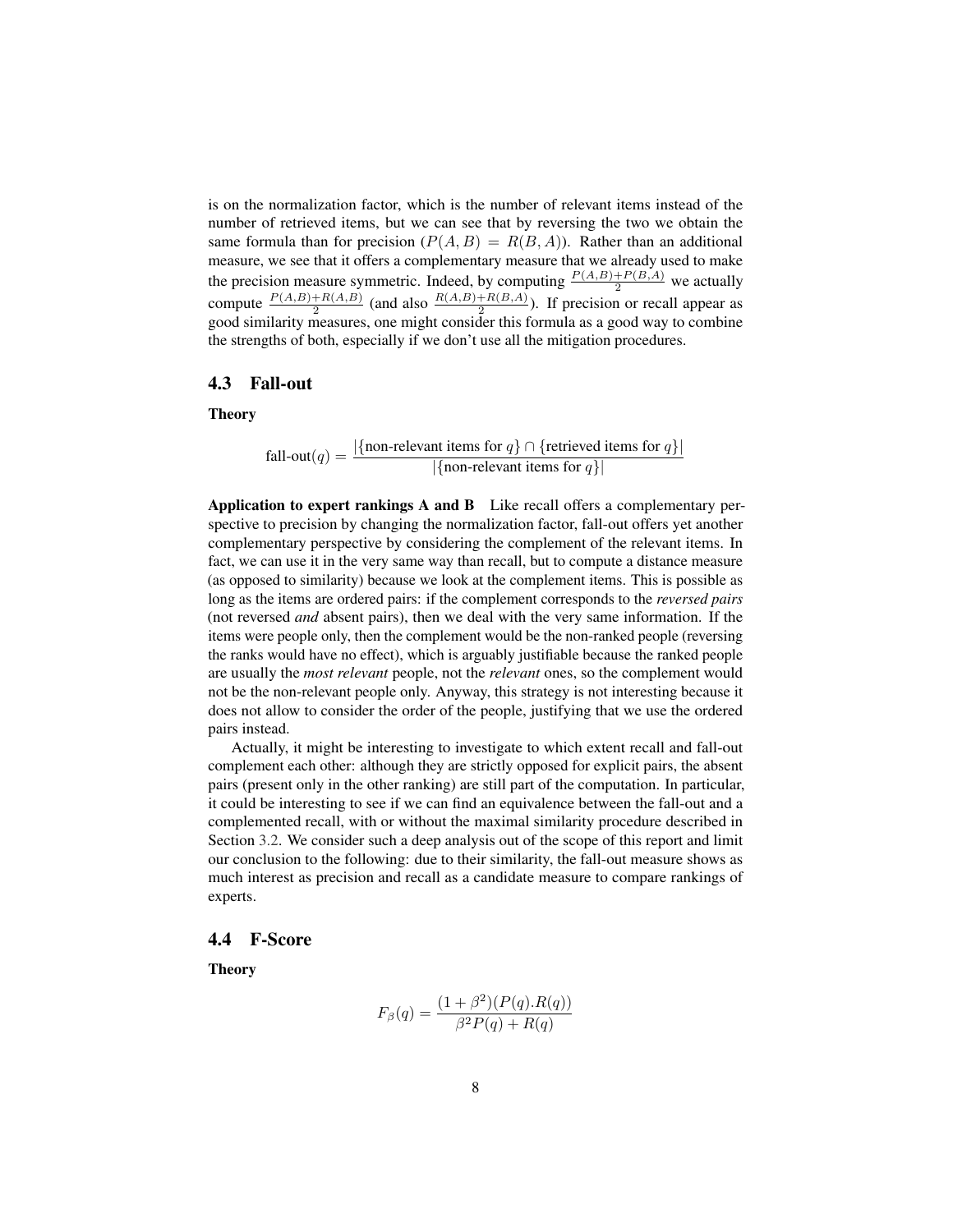$F_{0.5}$ ,  $F_1$  and  $F_2$  seems particularly used to, respectively, give priority to precision, have a balanced measure, or give priority to recall.

Application to expert rankings A and B It combines precision and recall and allow to have a symmetric measure with  $F_1$ , which is interesting when no one is assumed to be a reference. If another value is used for  $\beta$ , we might, like mentioned before, compute both  $F_\beta(A, B)$  and  $F_\beta(B, A)$  and combine them in a balanced way to have a symmetric measure. Consequently, this measure acts as another solution to combine both precision and recall values, but with an additional complexity which makes it harder to interpret.

## <span id="page-8-0"></span>4.5 Precision at  $k$  (P@ $k$ )

**Theory** 

$$
P@k(q) = \frac{|\{\text{relevant items for } q\} \cap \{k \text{ first retrieved items for } q\}|}{k}
$$

Application to expert rankings A and B At the opposite of the usual precision computation,  $P@k$  aims at evaluating a reduced set of retrieved items, not all of them. If, like precision, we use a set of ordered pairs, we need to choose the right pairs to consider, which is not straightforward. Indeed, the rank of a person is described, with this representation, by several pairs, so we need to make a trade-off between the number of pairs to consider for each person and the number of persons represented by these pairs. Additionally, assuming that a good trade-off would be identified for a given  $k$ , choosing  $k$  might also suffer some arbitrariness.

It seems to us more interesting to use this measure with people as items (rather than pairs) in order to evaluate the correctness of the top of the ranking. Still, no order is considered by this measure, but we can reduce this issue if the ranking used to represent the *relevant* items is also reduced to the k first items. In such a case, we actually use the same formula than for precision, but with an additional reduction to  $k$  items of both the compared rankings, and evaluating it with an increasing  $k$  allows to analyse the full set, as shown for instance with AveP in Section [4.7.](#page-9-0) Nevertheless, the order is only superficially considered and requires to analyse several values. It also adds to the fact that this measure analyses the rank differences, not only the orders, so we need to homogenize the rankings to avoid the misalignments due to having different people ranked.

#### <span id="page-8-1"></span>4.6 R-Precision

**Theory** We compute P@k with  $k =$  |relevant items for q|, which can be different for each query q.

Application to expert rankings A and B This is equivalent to the  $P@k$  measure, but applied to a single  $k$  value, and with the necessity of knowing the exact number of relevant items, which is different depending on the representation used (ranking or set of pairs). By using a ranking, the number of relevant items is the size of the ranking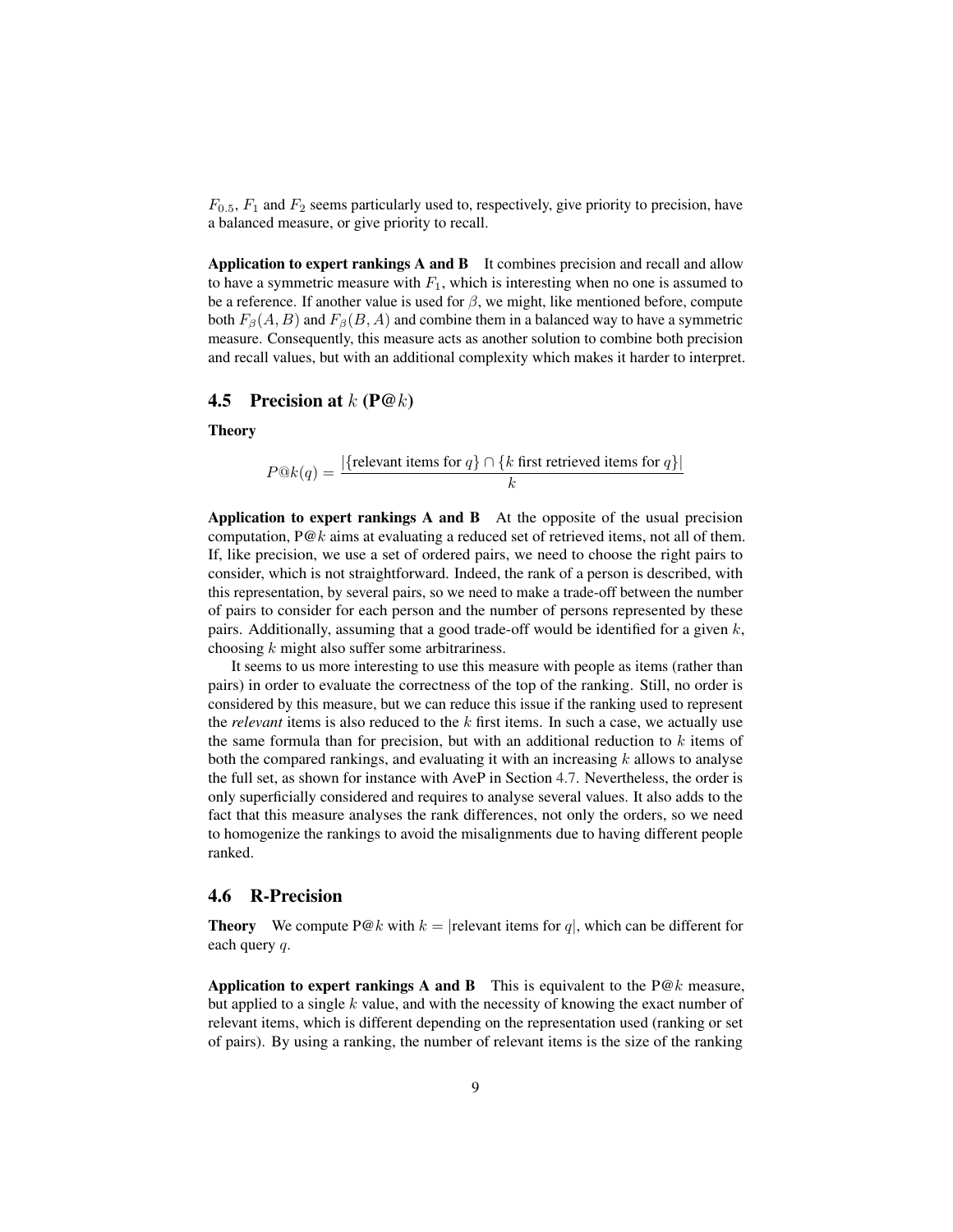providing the relevant items, and with the homogenization, both rankings have the same size and items leading to have always 1, which is useless. By using a set of ordered pairs, the number of relevant items is the number of pairs, and because of the homogenization, it is finally equivalent to compute the precision as described in Section [4.1.](#page-6-0)

### <span id="page-9-0"></span>4.7 Average Precision (AveP)

**Theory** 

$$
AveP(q) = \frac{\sum_{k=1}^{n} \delta_k(q) P@k(q)}{|\text{relevant items for } q|}
$$

with *n* the number of retrieved items for the query q and  $\delta_k(q)$  the relevance of the k-th item retrieved (1 if it is relevant, 0 otherwise). In the case where we rank the whole set of items, so all the relevant items are for sure retrieved, the formula can be rewritten more like a typical weighted average, thus justifying its naming:

$$
AveP(q) = \frac{\sum_{k=1}^{n} \delta_k(q) P@k(q)}{\sum_{k=1}^{n} \delta_k(q)}
$$

Application to expert rankings  $A$  and  $B$  As we see from the second formula, we compute an average of  $P@k$  over the consecutive k, which means that the order directly influences the final result. This is an example of use of  $P@k$  as described in Section [4.5,](#page-8-0) where several values are computed for an analysis able to consider the order. Indeed, although we consider the same number of  $P@k$ , by having relevant items sooner in the ranking we consider higher values of  $P@k$ , leading to a higher value of AveP.

#### <span id="page-9-1"></span>4.8 Mean Average Precision (MAP)

Theory

$$
MAP(Q) = \frac{\sum_{q \in Q} AveP(q)}{|Q|}
$$

Application to expert rankings A and B With this measure, we change the level of evaluation: while the previous measures allowed us to compare two rankings designed for a specific query  $q$ , this measure aims at aggregating the values over the whole set of queries Q to evaluate the overall performance of the recommender system. This strategy can be applied to any query-specific measure described before, and MAP simply applies it to AveP. In other words, this is not an interesting measure for identifying a comparison function between two rankings, but the general strategy is interesting as an overall measure building on them, so it is not completely out of scope and deserves to be mentioned.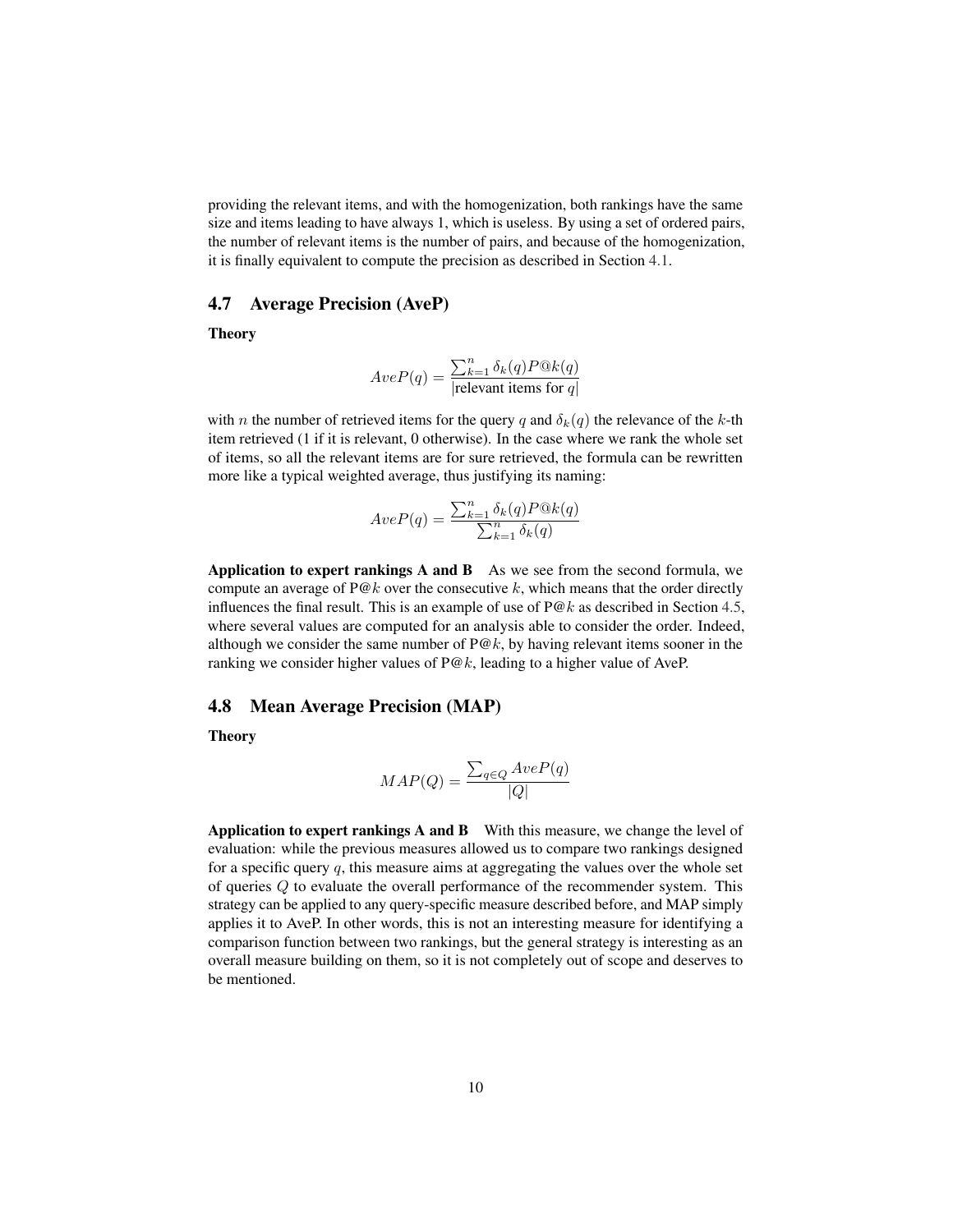# <span id="page-10-0"></span>4.9 Cumulative Gain  $(CG_k)$

Theory

$$
CG_k(q) = \sum_{i=1}^{k} rel_i(q)
$$

with k the number of top ranks to evaluate and  $rel_i(q)$  the relevance of the *i*-th retrieved item for q. Like  $P@k$ , the aim is to evaluate a reduced amount of items, but the value sums with lower ranks instead of being computed rather independently.

Application to expert rankings  $A$  and  $B$  From this measure, we consider a different kind of evaluation, where the relevance of an item is provided by an external function rel providing higher values for more relevant items. With this flexibility, it is possible to consider the orders even with a ranking representation by using a function giving a higher relevance to items which should be closer to the top. For instance, assuming that one ranking is used as a reference, we can assign a relevance of 1 to the last item of this ranking and  $k$  to the top item, or a more complex distribution to give more weight to some ranks. Then,  $CG_k$  is computed for the other ranking (the retrieved items) based on this reference. If we need a symmetric value, we can imagine to compute an average of two values: one computing  $CG_k$  for the ranking A based on the ranking B, and another for the ranking B based on A.

Although it might seem an interesting measure because the order can be considered through the design of rel, the order still has a little impact, because values are summed up on the sole criteria of the presence of the item. It means that, for the same ranking but re-ordered, the same value is computed, showing that it gives few information individually. The power of this measure occurs when we compute it for different  $k$ values, so we can analyse the evolution of the value in a graph, showing for instance that we gain more relevance when looking at long rankings, so the most relevant items are actually ranked quite low. Analysing a graph is more complex than analysing a single value, so using this measure requires a greater effort to draw conclusions, which is one of the critics we could made. Additionally, this measure lacks the required normalization to reliably compare values for one ranking to values for another.

Because this measure relies on the  $k$  first items, it means that we should be able to identify what comes "first", so using the representation of a set of ordered pairs, which is not ordered, does not seem adapted. However, if we are computing only the value for  $k$  (i.e. the whole set) then all pairs should be considered and no problem of identifying the "first" pairs occur. In this case, we can for example use this representation with a binary function: 1 if the pair is in the right order, 0 otherwise. Actually, it can be better by assigning a high relevance to pairs in the right order, a low relevance to reversed pairs, and a middle relevance to absent pairs, making the measure able to make the difference between absent and reversed pairs. This is an advantage of this measure compared to the previous ones, based on precision and recall, which cannot make this difference. However, we still face the limitation of the normalization, which hurts our ability to compare the values computed for different rankings.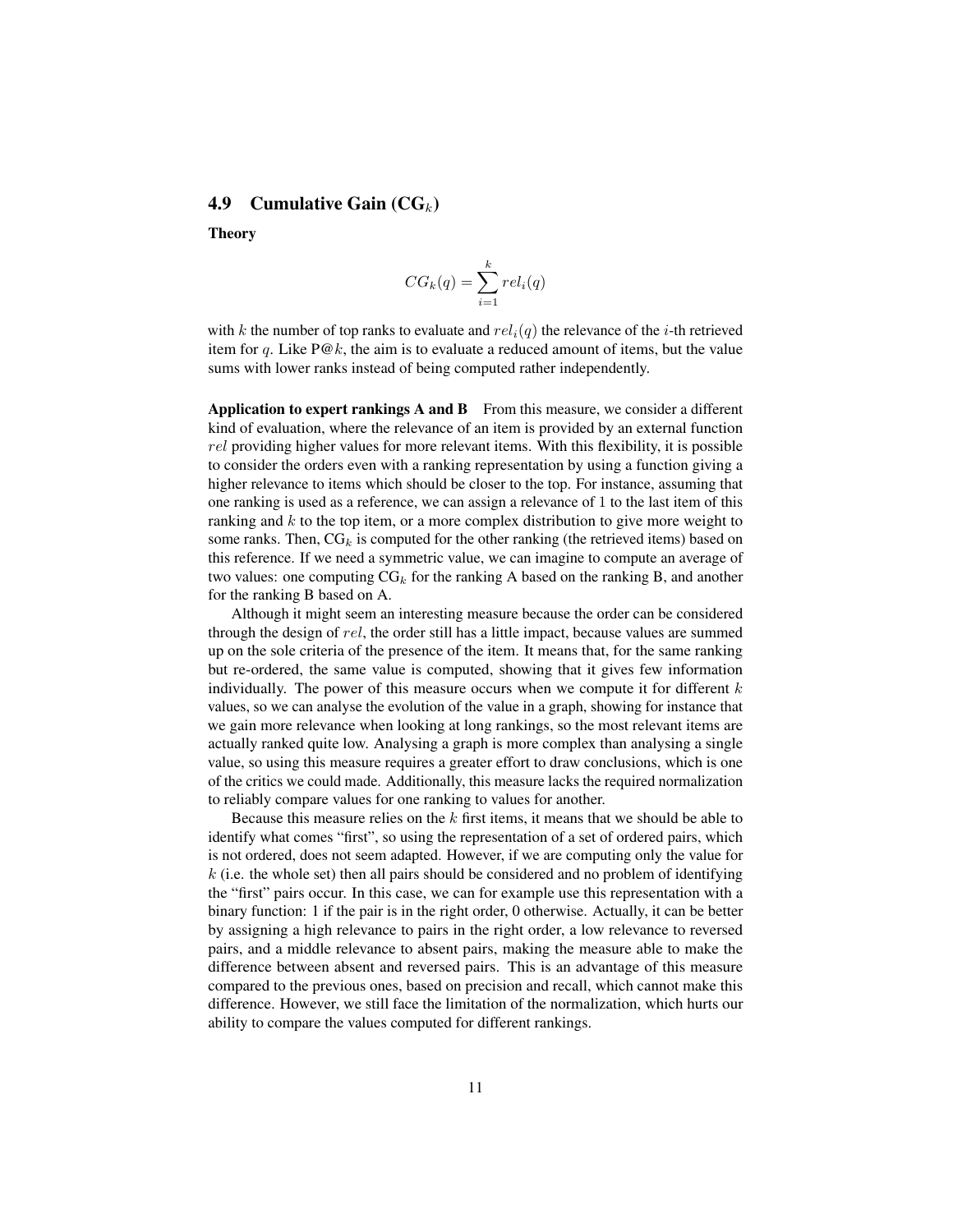## <span id="page-11-1"></span>**4.10** Discounted CG (DCG<sub>k</sub>)

Theory

$$
DCG_k(q) = rel_1(q) + \sum_{i=2}^{k} \frac{rel_i(q)}{log_2(i)}
$$

Like  $CG_k$ , we sum up the relevance values, but this time by applying a logarithmic weight to decrease the global relevance if highly relevant items appear too late in the ranking. We might take the freedom of slightly changing the logarithmic value in order to rewrite the formula in a simpler way:

$$
DCG'_{k}(q) = \sum_{i=1}^{k} \frac{rel_{i}(q)}{log_{2}(i+1)}
$$

With such a shape, we see better how it simply enriches the terms of the sum with a weighting factor compared to  $CG_k$ . Additionally, it also allows to make the link with another formula used for  $DCG_k$ :

$$
DCG_k(q) = \sum_{i=1}^{k} \frac{2^{rel_i(q)} - 1}{log_2(i+1)}
$$

which prioritizes the relevance value upon the weighting factor.

Application to expert rankings A and B At the opposite of  $CG_k$ ,  $DCG_k$  directly involves the index of the item in the computation, so we need to map each item to an index. This addition makes it inapplicable to the representation using sets of ordered pairs because these sets are not ordered (unless we assign the same index to all the pairs, in which case it is equivalent to  $CG_k$ ). Consequently, we can only use the ranking representation, and the rel function should be designed carefully based on a reference ranking (A or B) before to compute the  $DCG_k$  value of the other ranking (resp. B or A). In this context,  $DCG_k$  only revises the weighting strategy, so it does not provide anything more than what  $CG_k$  already provides (rel can be directly designed to compute the same values). In other words, we can summarize  $DCG_k$  (and its variants) as a specialization of  $CG_k$  applied to rankings with a specific class of rel functions. In particular,  $DCG_k$  does not introduce any normalization allowing to compare values computed for different rankings.

#### <span id="page-11-0"></span>**4.11** Normalized DCG (NDCG<sub>k</sub>)

**Theory** 

$$
NDCG_k(q) = \frac{DCG_k(q)}{IDCG_k(q)}
$$

where  $IDCG_k$  is the *ideal*  $DCG_k$ , meaning the value of  $DCG_k$  when the items are re-ordered to maximize it (i.e. sorted by decreasing relevance).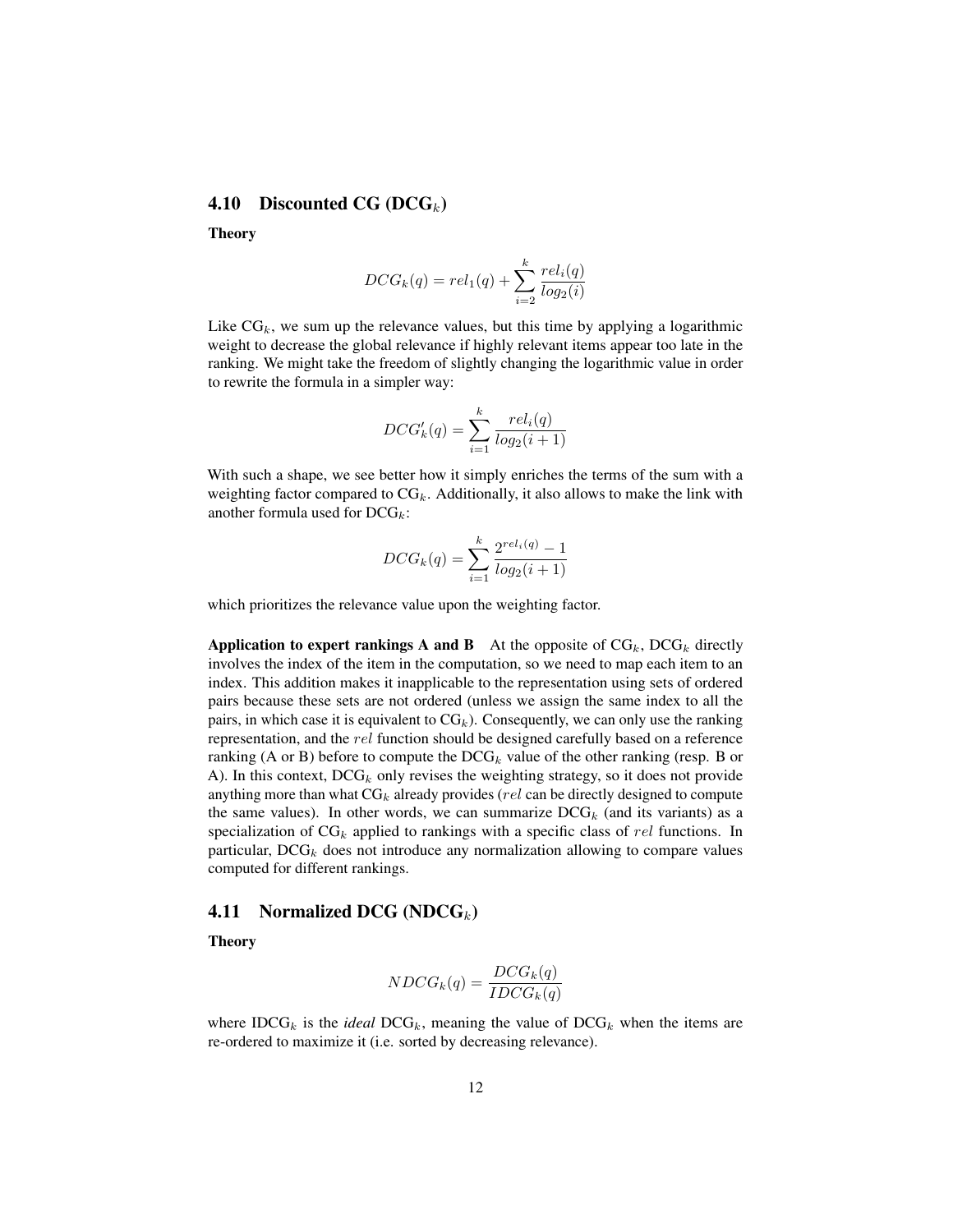Application to expert rankings A and B This measure solves the main issue of the previous ones: the normalization applied allows to compare values computed for different rankings to see which one is better. As such, what is interesting with this measure is, like for MAP, the generic strategy it involves: divide the value of the "submeasure" (here  $DCG_k$ ) by the best value achievable with this "sub-measure". This integral dependency to the "sub-measure" allows to use it even if we use a different one. In particular, we might be interested in using  $CG_k$  on the sets of ordered pairs, leading to have a normalized version following the same strategy:

$$
NCG_k(q) = \frac{CG_k(q)}{ICG_k(q)}
$$

where  $\text{ICG}_k$  is the *ideal*  $\text{CG}_k$ , meaning the value of  $\text{CG}_k$  when the pairs retrieved are the same than the reference, or said another way the value of  $CG_k$  when we evaluate the ranking A while taking A also as the reference (or evaluating B based on B).

# <span id="page-12-0"></span>5 Discussion

As we saw, many usual IR measures described in Section [4](#page-5-0) are interesting for comparing two rankings of experts, whether we are looking for symmetric or reference-based comparisons. However, due to the specific properties of our rankings, the usefulness of these measures cannot be highlighted without using the procedures proposed in Section [3.](#page-2-0) In particular, two main types of measures show up: the measures based on precision and recall, and the cumulative measures.

Precision and recall (sections [4.1](#page-6-0) and [4.2\)](#page-6-1), and more extensively with fall-out (Section [4.3\)](#page-7-0), show an interesting complementarity worth to exploit. The fact that they do not consider any order makes them particularly suited for a representation using sets of ordered pairs, described in Section [3.1.](#page-3-0) Measures derived from them show additional interests: the F-score provides an interesting combination strategy (Section [4.4\)](#page-7-1), and if  $P@k$  has many issues (Section [4.5\)](#page-8-0), particular uses appear to be interesting, like r-precision for ordered pairs (Section [4.6\)](#page-8-1) and AveP for rankings (Section [4.7\)](#page-9-0).

On the other hand, Cumulative measures like  $CG_k$  (Section [4.9\)](#page-10-0) use an external relevance function rel which makes them flexible enough to adapt to both representations, rankings as well as sets of ordered pairs. While one of the main issues of  $CG_k$  is its lack of normalization, Section [4.11](#page-11-0) shows how to fix it, and Section [4.10](#page-11-1) shows interesting functions to use, although they are more adapted to rankings than sets of ordered pairs. However, another main issue of these measures is the need to compute a set of them (for different  $k$  values) rather than a single one, at the opposite of precision/recall measures.

Additionally, while all these measures are worth investigating for our purpose, i.e. to compare two rankings of experts, we might argue that it is not enough to evaluate a complete approach, which is the ultimate goal of an evaluation. Indeed, each ranking corresponds to a specific query  $q$ , while evaluating an approach implies to analyse it over a full set of queries Q. Nevertheless, usual IR measures already consider such facilities, like for MAP (Section [4.8\)](#page-9-1) which uses a generic method applicable to any of the described measures (simple average over the set of queries).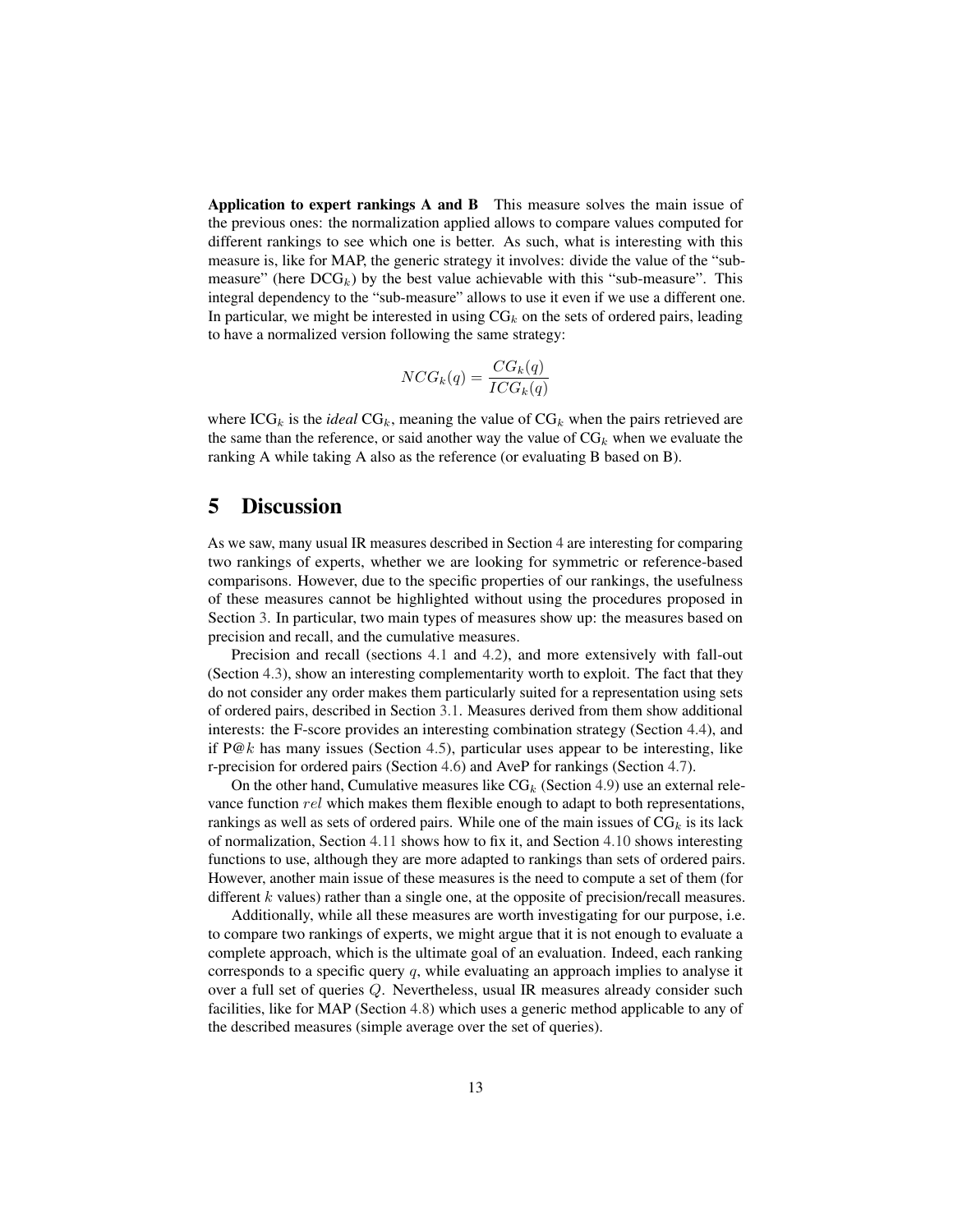Of course, this report remains short in its analysis, its aim being to identify measures worth to investigate rather than making a deep investigation of each of them. With the procedures proposed in Section [3,](#page-2-0) we were able to highlight potential uses of usual measures for a more general context than what they were designed for. In particular, by showing how they appear to be equivalent or complementary, and which issues might be faced when using them, this report provides a comprehensive basis for future works.

# 6 Conclusion

In this report, we investigated usual IR measures to evaluate their applicability to a more generic context than what they were designed for. In particular, we highlighted the need to consider rankings which are *incomplete* and *partially ordered*, leading to focus on the relative *order* of the ranked items rather than their absolute ranks. We proposed procedures to adapt IR measures, in order to consider these properties, and shown that most IR measures remain applicable with their help. In particular, by representing a ranking as a set of ordered pairs, measures based on precision and recall appear as the most interesting measures. Although cumulative measures (i.e.  $CG_k$  and derived) have been designed precisely for advanced analysis, the simplicity of computation and interpretation of the precision/recall measures enforce this regain of interest.

This report, although it considers a comprehensive list of IR measures, remains superficial in its analysis by focusing on specific adaptations and potential uses. An interesting future work would be a deeper investigation on the consequences of the procedures proposed to adapt these measures, identifying the differences and equivalences, with some highlights on the computation performances. In particular, it would be interesting to know how usual measures can be rewritten to consider sets of ordered pairs naturally, rather than using additional procedures like homogenization and maximal similarity. For instance, by replacing the *rank* (or index) of an item in current formalizations by the *number of ordered pairs* which rank this item lower than others, thus relying only on the relative order rather than an absolute rank, it might be possible to generalize these measures and make them able to deal with partial orders and incompleteness more naturally.

# References

- <span id="page-13-0"></span>[Balog, 2008] Balog, K. (2008). *People search in the enterprise*. PhD thesis, University of Amsterdam, [http://krisztianbalog.com/publications/phd-th](http://krisztianbalog.com/publications/phd-thesis/) [esis/](http://krisztianbalog.com/publications/phd-thesis/).
- <span id="page-13-2"></span>[Balog, 2012] Balog, K. (2012). Expertise Retrieval. *Foundations and Trends*® in *Information Retrieval*, 6(2-3):127–256, ISSN: 1554-0669, 1554-0677, DOI: [10.1561/1500000024](http://dx.doi.org/10.1561/1500000024), [http://www.nowpublishers.com/article/](http://www.nowpublishers.com/article/Details/INR-024) [Details/INR-024](http://www.nowpublishers.com/article/Details/INR-024).
- <span id="page-13-1"></span>[Ericsson, 2006] Ericsson, K. A., editor (2006). *The Cambridge Handbook of Expertise and Expert Performance*. Cambridge University Press, Cam-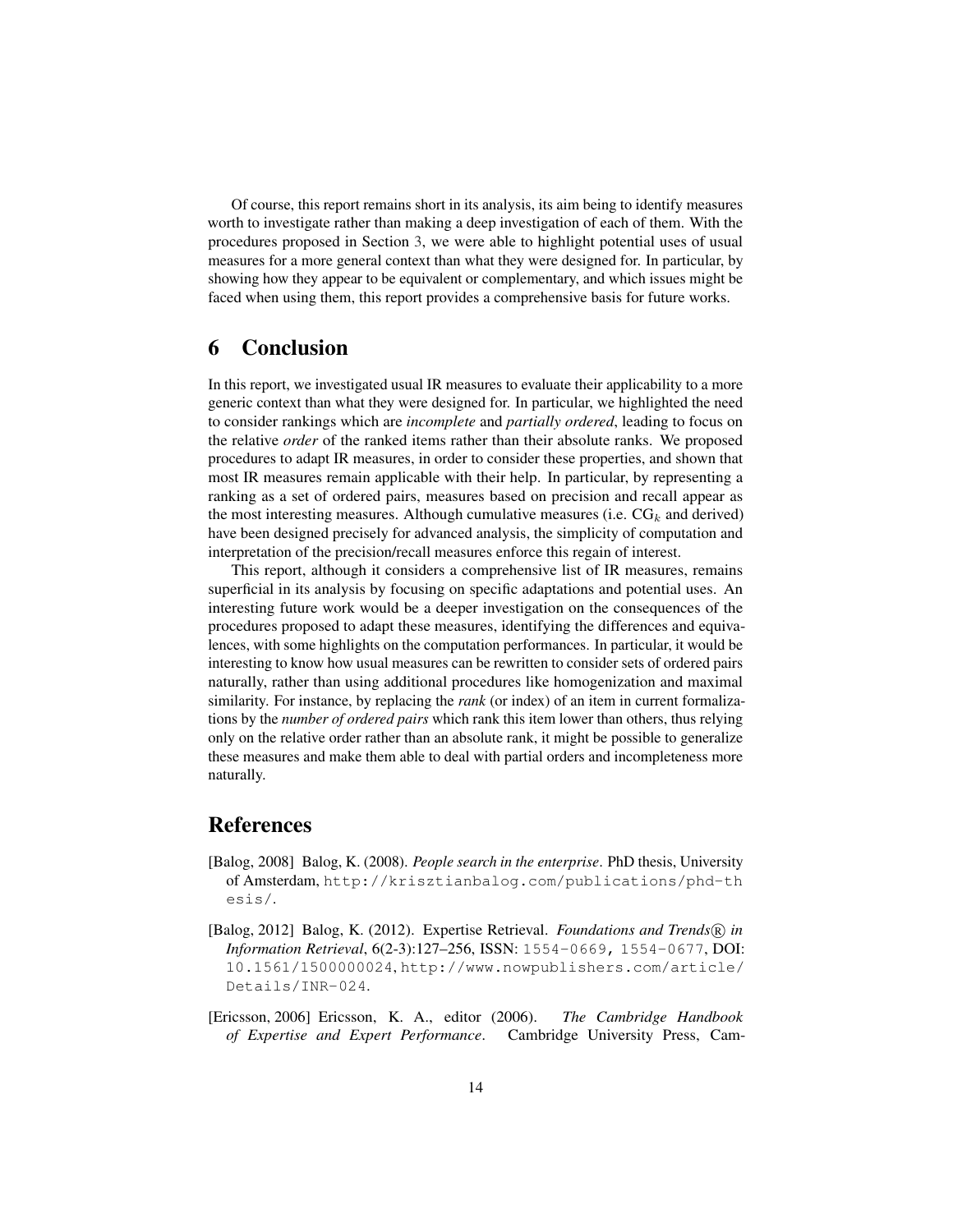bridge ; New York, ISBN: [978-0-521-84097-2](https://openlibrary.org/search?isbn=978-0-521-84097-2) [978-0-521-60081-1](https://openlibrary.org/search?isbn=978-0-521-60081-1), [http://www.cambridge.org/us/academic/subjects/psychol](http://www.cambridge.org/us/academic/subjects/psychology/cognition/cambridge-handbook-expertise-and-expert-performance) [ogy/cognition/cambridge-handbook-expertise-and-expert](http://www.cambridge.org/us/academic/subjects/psychology/cognition/cambridge-handbook-expertise-and-expert-performance)[performance](http://www.cambridge.org/us/academic/subjects/psychology/cognition/cambridge-handbook-expertise-and-expert-performance).

- <span id="page-14-6"></span>[Manning et al., 2008] Manning, C. D., Raghavan, P., and Schütze, H. (2008). *Introduction to information retrieval*. Cambridge University Press, New York, ISBN: [978-0-521-86571-5](https://openlibrary.org/search?isbn=978-0-521-86571-5).
- <span id="page-14-2"></span>[McDonald and Ackerman, 2000] McDonald, D. W. and Ackerman, M. S. (2000). Expertise recommender: a flexible recommendation system and architecture. In *Proceedings of the 2000 ACM conference on Computer supported cooperative work*, pages 231–240. ACM Press, ISBN: [978-1-58113-222-9](https://openlibrary.org/search?isbn=978-1-58113-222-9), DOI: [10.1145/358916.358994](http://dx.doi.org/10.1145/358916.358994), [http://portal.acm.org/citation.cf](http://portal.acm.org/citation.cfm?doid=358916.358994) [m?doid=358916.358994](http://portal.acm.org/citation.cfm?doid=358916.358994).
- <span id="page-14-0"></span>[Mockus and Herbsleb, 2002] Mockus, A. and Herbsleb, J. D. (2002). Expertise browser: a quantitative approach to identifying expertise. In *Proceedings of the 24th International Conference on Software Engineering*, ICSE '02, pages 503–512, New York, NY, USA. ACM, ISBN: [1-58113-472-X](https://openlibrary.org/search?isbn=1-58113-472-X), DOI: [10.1145/581339.581401](http://dx.doi.org/10.1145/581339.581401), [http://doi.acm.org/10.1145/581339.](http://doi.acm.org/10.1145/581339.581401) [581401](http://doi.acm.org/10.1145/581339.581401).
- <span id="page-14-1"></span>[Serdyukov and Hiemstra, 2008] Serdyukov, P. and Hiemstra, D. (2008). Modeling Documents As Mixtures of Persons for Expert Finding. In *Proceedings of the IR Research, 30th European Conference on Advances in Information Retrieval*, ECIR'08, pages 309–320, Berlin, Heidelberg. Springer-Verlag, ISBN: [3-540-78645-7](https://openlibrary.org/search?isbn=3-540-78645-7) [978-3-540-78645-0](https://openlibrary.org/search?isbn=978-3-540-78645-0), [http://dl.acm.org/c](http://dl.acm.org/citation.cfm?id=1793274.1793313) [itation.cfm?id=1793274.1793313](http://dl.acm.org/citation.cfm?id=1793274.1793313).
- <span id="page-14-3"></span>[Tang et al., 2008] Tang, J., Zhang, J., Yao, L., Li, J., Zhang, L., and Su, Z. (2008). ArnetMiner: Extraction and Mining of Academic Social Networks. In *Proceedings of the 14th ACM SIGKDD International Conference on Knowledge Discovery and Data Mining*, KDD '08, pages 990–998, New York, NY, USA. ACM, ISBN: [978-1-60558-193-4](https://openlibrary.org/search?isbn=978-1-60558-193-4), DOI: [10.1145/1401890.1402008](http://dx.doi.org/10.1145/1401890.1402008), [http:](http://doi.acm.org/10.1145/1401890.1402008) [//doi.acm.org/10.1145/1401890.1402008](http://doi.acm.org/10.1145/1401890.1402008).
- <span id="page-14-5"></span>[Vergne, 2016] Vergne, M. (2016). Gold Standard for Expert Ranking: A Survey on the XWiki Dataset. Technical Report arXiv:1603.03809 [cs.SE], [http://arxiv.](http://arxiv.org/abs/1603.03809) [org/abs/1603.03809](http://arxiv.org/abs/1603.03809).
- <span id="page-14-4"></span>[Vergne and Susi, 2014] Vergne, M. and Susi, A. (2014). Expert Finding Using Markov Networks in Open Source Communities. In Jarke, M., Mylopoulos, J., Quix, C., Rolland, C., Manolopoulos, Y., Mouratidis, H., and Horkoff, J., editors, *Advanced Information Systems Engineering*, number 8484 in Lecture Notes in Computer Science, pages 196–210. Springer International Publishing, ISBN: [978-3-319-07880-9](https://openlibrary.org/search?isbn=978-3-319-07880-9) [978-3-319-07881-6](https://openlibrary.org/search?isbn=978-3-319-07881-6), [http://link.springer.](http://link.springer.com/chapter/10.1007/978-3-319-07881-6_14) [com/chapter/10.1007/978-3-319-07881-6\\_14](http://link.springer.com/chapter/10.1007/978-3-319-07881-6_14).